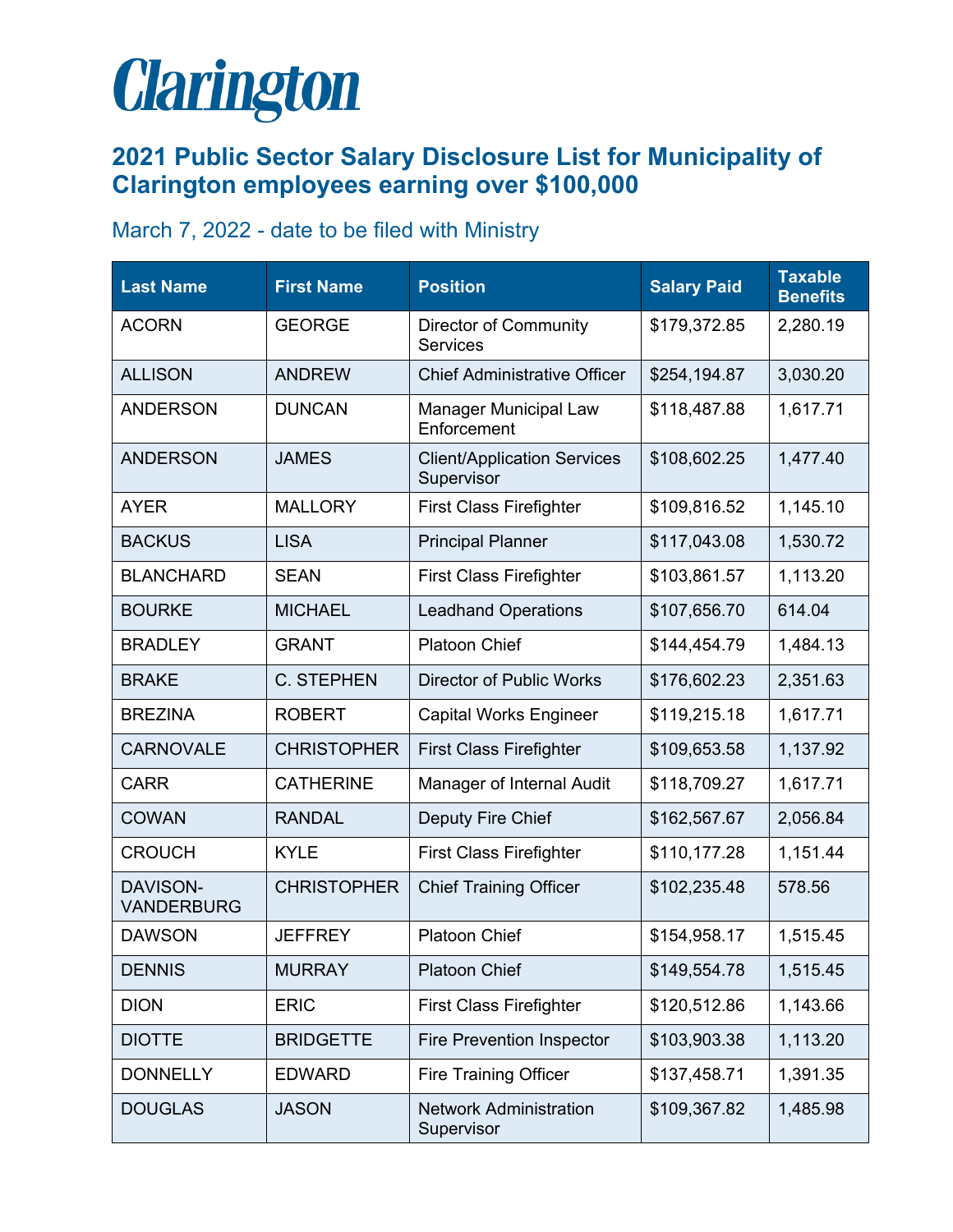| <b>Last Name</b>  | <b>First Name</b>  | <b>Position</b>                                         | <b>Salary Paid</b> | <b>Taxable</b><br><b>Benefits</b> |
|-------------------|--------------------|---------------------------------------------------------|--------------------|-----------------------------------|
| <b>FERGUSON</b>   | <b>DAVID</b>       | <b>Purchasing Manager</b>                               | \$123,560.79       | 1,617.71                          |
| <b>FERGUSON</b>   | <b>KEN</b>         | Manager, Facility Services                              | \$129,462.39       | 1,680.55                          |
| <b>FORSEY</b>     | <b>CRAIG</b>       | <b>First Class Firefighter</b>                          | \$110,161.89       | 1,163.09                          |
| <b>FOSTER</b>     | <b>ADRIAN</b>      | Mayor                                                   | \$158,806.18       | 2,055.56                          |
| <b>FRANKLIN</b>   | <b>DEVIN</b>       | <b>Fleet Coordinator</b>                                | \$100,551.14       | 720.24                            |
| <b>FRASER</b>     | <b>DEREK</b>       | <b>Fire Prevention Officer</b>                          | \$119,254.14       | 1,307.34                          |
| <b>GALLAGHER</b>  | <b>JUNE</b>        | <b>Municipal Clerk</b>                                  | \$145,933.25       | 1,965.30                          |
| <b>GARDNER</b>    | <b>ROBERT</b>      | <b>First Class Firefighter</b>                          | \$118,702.94       | 1,160.12                          |
| <b>GIBSON</b>     | <b>MATTHEW</b>     | <b>First Class Firefighter</b>                          | \$109,210.86       | 1,144.21                          |
| <b>GLASPELL</b>   | <b>DWAYNE</b>      | <b>First Class Firefighter</b>                          | \$116,888.68       | 1,160.12                          |
| <b>GRAHAM</b>     | <b>SAMUEL</b>      | <b>First Class Firefighter</b>                          | \$110,901.21       | 1,142.92                          |
| <b>GRANI</b>      | <b>CHRISTOPHER</b> | <b>First Class Firefighter</b>                          | \$105,718.32       | 1,113.20                          |
| <b>GROEN</b>      | <b>ROBERT</b>      | Supervisor/Foreman                                      | \$118,906.32       | 1,617.71                          |
| <b>HAMILTON</b>   | <b>ALEC</b>        | <b>First Class Firefighter</b>                          | \$102,969.02       | 1,046.40                          |
| <b>HANSEN</b>     | <b>JASON</b>       | <b>First Class Firefighter</b>                          | \$121,839.78       | 1,177.70                          |
| <b>HESSON</b>     | <b>WILLIAM</b>     | Deputy Fire Chief                                       | \$141,231.39       | 518.82                            |
| <b>HOOGSTEEN</b>  | <b>MATTHEW</b>     | <b>First Class Firefighter</b>                          | \$110,875.12       | 1,142.92                          |
| <b>JAMES</b>      | <b>JESSICA</b>     | <b>Manager of Taxation</b><br><b>Services</b>           | \$116,993.49       | 1,594.42                          |
| <b>KALITA</b>     | <b>MICHAEL</b>     | <b>First Class Firefighter</b>                          | \$116,192.09       | 1,142.92                          |
| <b>KENT</b>       | <b>LINDA</b>       | <b>Library Director</b>                                 | \$167,227.47       | 2,080.29                          |
| <b>LADOUCEUR</b>  | <b>MARC</b>        | <b>Fire Captain</b>                                     | \$153,228.84       | 1,404.92                          |
| <b>LANGMAID</b>   | <b>FAYE</b>        | <b>Manager Special Projects</b><br>Plan                 | \$152,340.14       | 2,069.15                          |
| <b>LEONARD</b>    | <b>TRACEY</b>      | <b>Aquatics Coordinator</b>                             | \$100,218.82       | 1,374.67                          |
| <b>LONGHURST</b>  | <b>LOCKIE</b>      | <b>Fleet Supervisor</b>                                 | \$107,982.23       | 1,383.02                          |
| <b>MACIVER</b>    | <b>ROBERT</b>      | Director of Legislative<br>Services/Municipal Solicitor | \$202,968.12       | 2,576.43                          |
| <b>MCCONKEY</b>   | <b>AIDAN</b>       | <b>First Class Firefighter</b>                          | \$115,564.79       | 1,160.12                          |
| <b>MCCRON</b>     | <b>MIKE</b>        | Health & Safety Coordinator                             | \$108,327.30       | 1,485.98                          |
| <b>MCCUTCHEON</b> | <b>ROBERT</b>      | <b>Platoon Chief</b>                                    | \$148,994.50       | 1,515.45                          |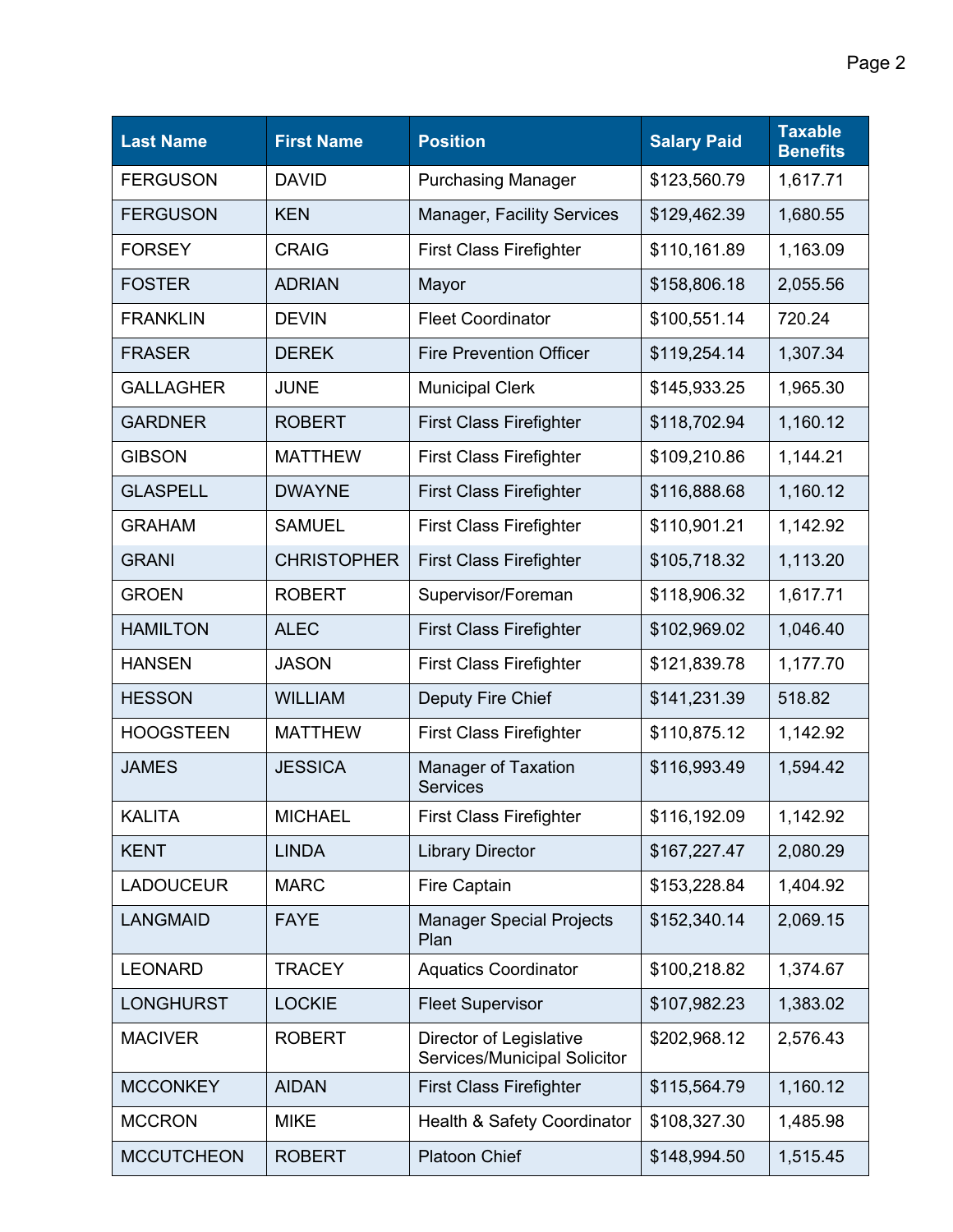| <b>Last Name</b> | <b>First Name</b> | <b>Position</b>                                               | <b>Salary Paid</b> | <b>Taxable</b><br><b>Benefits</b> |
|------------------|-------------------|---------------------------------------------------------------|--------------------|-----------------------------------|
| <b>MCMULLEN</b>  | <b>KERRI</b>      | <b>Compensation &amp; Benefits</b><br>Supervisor              | \$108,231.39       | 1,383.02                          |
| <b>MEAKER</b>    | <b>KYLE</b>       | <b>First Class Firefighter</b>                                | \$106,381.88       | 1,042.77                          |
| <b>MERCER</b>    | <b>KENNETH</b>    | Supervisor/Foreman                                            | \$126,274.30       | 1,611.97                          |
| <b>MITTAG</b>    | <b>ERICA</b>      | <b>Community Development</b><br>Coordinator                   | \$100,258.89       | 1,389.36                          |
| <b>MUIR</b>      | <b>TYLER</b>      | <b>First Class Firefighter</b>                                | \$108,947.17       | 1,142.92                          |
| <b>MUIRHEAD</b>  | <b>MATTHEW</b>    | <b>Fire Prevention Inspector</b>                              | \$103,803.11       | 1,113.20                          |
| <b>MYERS</b>     | <b>STEPHEN</b>    | <b>Recreation Services</b><br>Manager                         | \$120,619.58       | 1,610.45                          |
| <b>NEWMAN</b>    | <b>JOHN PAUL</b>  | <b>Deputy Clerk</b>                                           | \$120,948.28       | 1,683.68                          |
| <b>NOVAK</b>     | <b>BRETT</b>      | <b>Manager of Operations</b>                                  | \$125,204.82       | 1,672.51                          |
| <b>O'HARE</b>    | <b>PAUL</b>       | <b>Fire Captain</b>                                           | \$138,984.78       | 1,361.51                          |
| <b>OLIVER</b>    | <b>MATTHEW</b>    | <b>First Class Firefighter</b>                                | \$107,014.33       | 1,142.92                          |
| <b>PATRICK</b>   | <b>MICHAEL</b>    | <b>First Class Firefighter</b>                                | \$104,470.65       | 1,113.20                          |
| <b>PEARCE</b>    | R. BRENT          | <b>First Class Firefighter</b>                                | \$108,678.62       | 1,142.92                          |
| <b>PELLERIN</b>  | <b>DANIEL</b>     | <b>First Class Firefighter</b>                                | \$113,826.87       | 1,186.13                          |
| <b>PETERS</b>    | <b>CLINT</b>      | Supervisor/Foreman                                            | \$118,924.92       | 1,617.71                          |
| <b>PICK</b>      | <b>MICHELLE</b>   | <b>Accounting Services</b><br><b>Manager/Deputy Treasurer</b> | \$124,449.27       | 1,700.32                          |
| <b>PINN</b>      | <b>TREVOR</b>     | Director of<br>Finance/Treasurer                              | \$181,788.59       | 2,363.44                          |
| <b>POTRYKUS</b>  | <b>SLAWOMIR</b>   | <b>Traffic Engineering</b><br>Supervisor                      | \$100,130.73       | 1,292.44                          |
| <b>PROCTOR</b>   | <b>STEPHEN</b>    | <b>First Class Firefighter</b>                                | \$117,837.68       | 1,142.92                          |
| <b>PUDLIS</b>    | <b>AARON</b>      | <b>First Class Firefighter</b>                                | \$116,106.45       | 1,142.92                          |
| <b>RADOMSKI</b>  | <b>BASIA</b>      | <b>Communication &amp; Tourism</b><br>Manager                 | \$129,886.31       | 1,764.16                          |
| <b>RECK</b>      | <b>LEE-ANN</b>    | <b>Client Services Manager</b>                                | \$142,317.57       | 1,764.16                          |
| <b>RECOSKIE</b>  | <b>MAURICE</b>    | <b>Mechanical Technician</b>                                  | \$103,840.71       | 1,113.20                          |
| <b>REINERT</b>   | <b>RANDOLF</b>    | <b>Sr Fire Prevention Officer</b>                             | \$148,859.03       | 1,515.45                          |
| <b>RICCIARDI</b> | <b>GIUSEPPE</b>   | Manager Of Infrastructure                                     | \$136,547.80       | 1,817.05                          |
| <b>RICE</b>      | <b>BRENT</b>      | <b>Chief Building Official</b>                                | \$152,747.66       | 2,056.84                          |